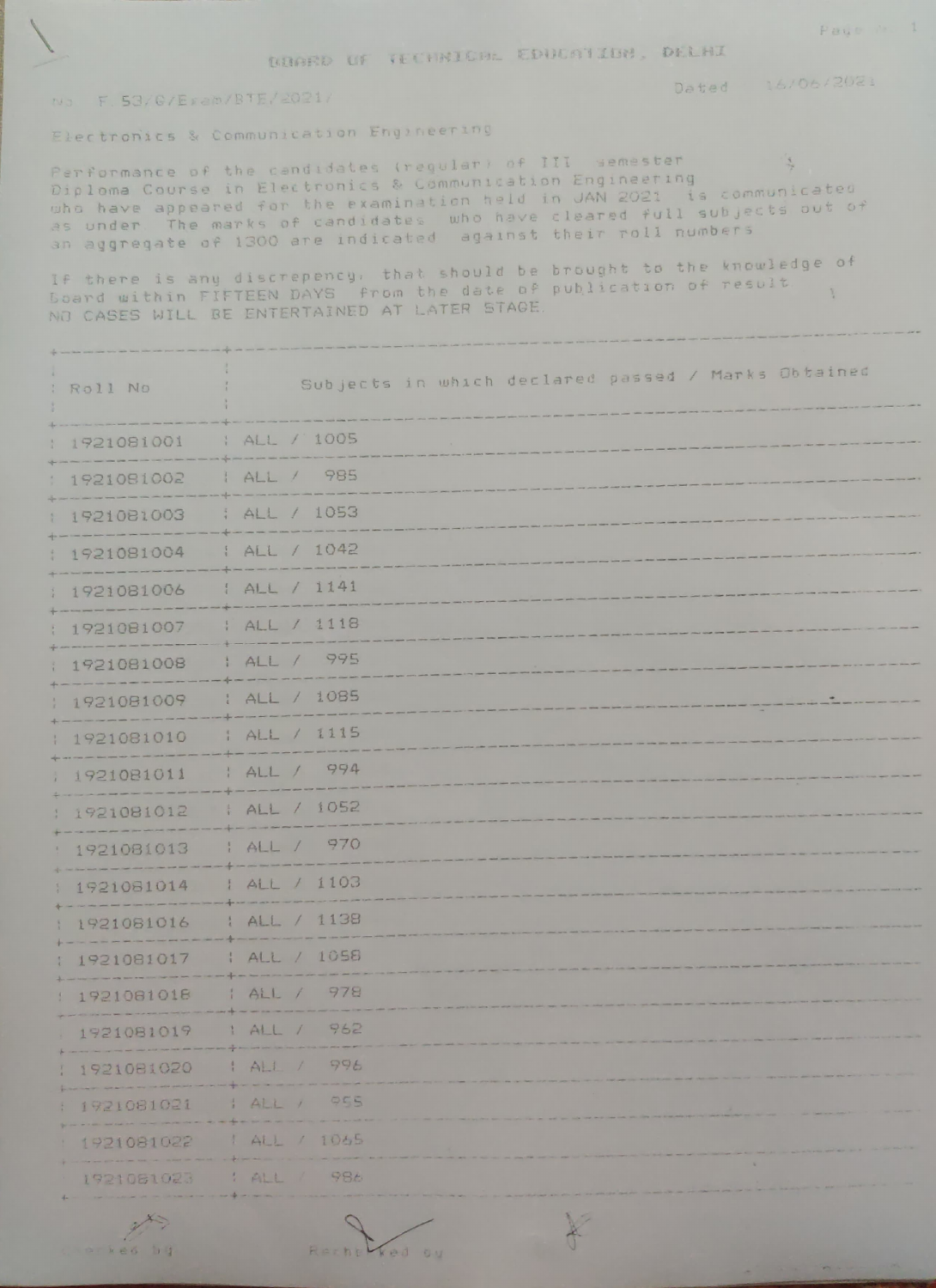| Roll No       | Subjects in which declared passed / Marks Obtained |
|---------------|----------------------------------------------------|
| 1921081024    | 1 ALL / 939                                        |
| 1921081025    | : ALL / 994                                        |
| 1921081026    | 1 ALL / 1060                                       |
| 1921081027    | $;$ ALL $/$ 1112                                   |
| 1921081028    | ALL / 931                                          |
| 1921081029    | : ALL / 929                                        |
| 1921081030    | ; ALL / 1011                                       |
| 1921081031    | ALL / 1150                                         |
| 1921081032    | 1 ALL / 1024                                       |
| 1921081033    | : ALL / 981                                        |
| 1921081034    | ALL / 931                                          |
| 1921081035    | : ALL / 1063                                       |
| 1921081036    | ; ALL / 986                                        |
| 1921081037    | ALL / 1139                                         |
| 1921081038    | : ALL / 1040                                       |
| 1921081039    | ALL / 1088                                         |
| 1 1921081040  | : ALL / 965                                        |
| 1 1921081042  | 1 ALL / 1015                                       |
| 1921081043    | 1 ALL / 933                                        |
| 1921081044    | : ALL / 1063                                       |
| 1921081045    | 1 ALL / 1141                                       |
| 1921081046    | 1 ALL / 1167                                       |
| 1921081047    | : ALL / 1011                                       |
| 1 1921081048  | 1 ALL / 970                                        |
| 1 1921081049  | : ALL / 1057                                       |
| 1 1921081050  | 1 ALL / 967                                        |
| 1 1921081051  | : ALL / 1166                                       |
|               | 1921081052 1 ALL / 996                             |
| $\rightarrow$ | X                                                  |

Checked by

Rechecked by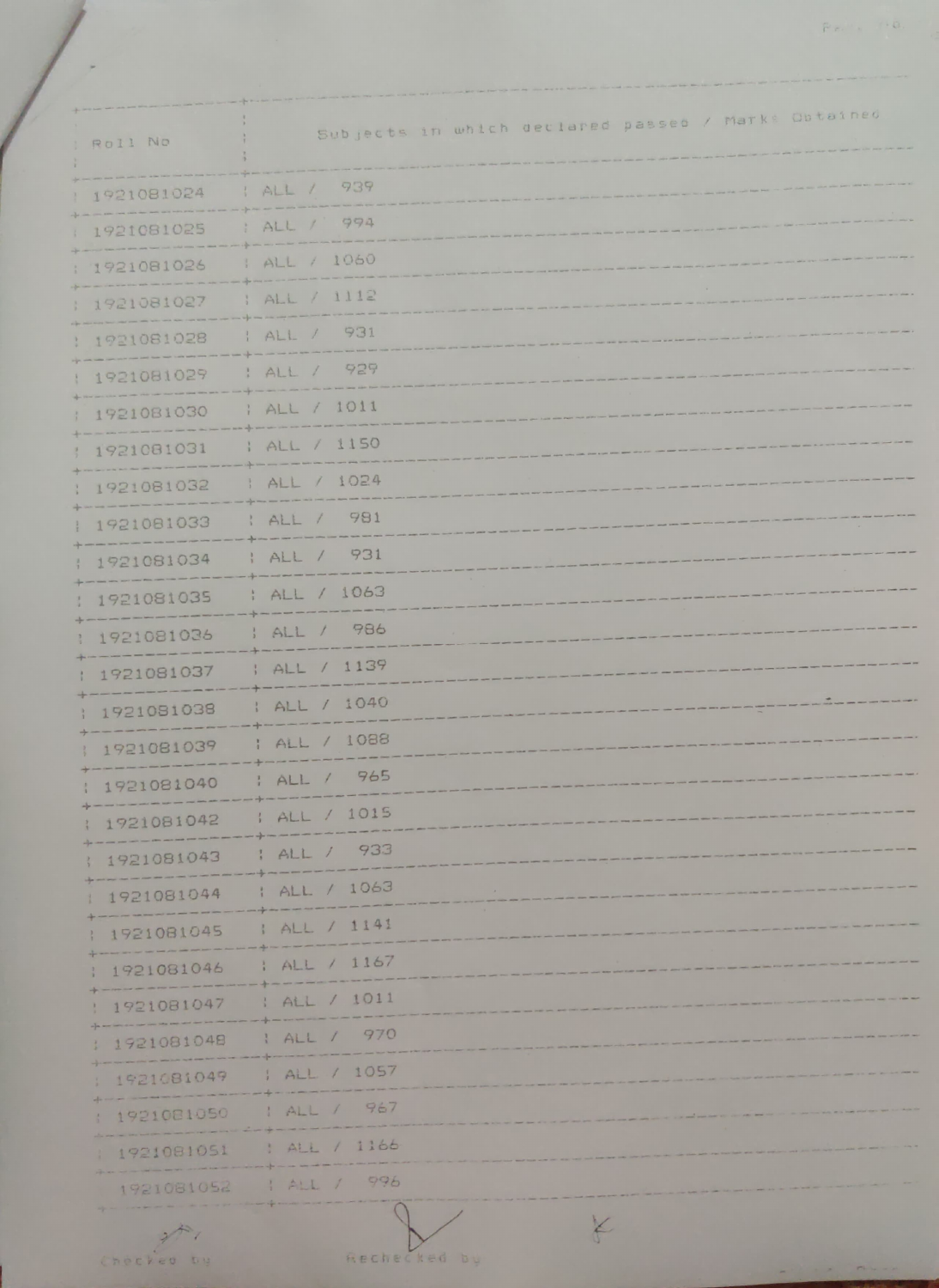| I Roll No                 | Subjects in which declared passed / Marks Obtained                                                                                                                                                                             |
|---------------------------|--------------------------------------------------------------------------------------------------------------------------------------------------------------------------------------------------------------------------------|
|                           | the them when only your price work work and love your build and was them take plain your word from facts town of an analy work your price<br>writer agent, though comparisonally point and/or children statest provid-         |
| $1921081053$ $14L / 944$  |                                                                                                                                                                                                                                |
| $: 2021082001$ $: 41139$  |                                                                                                                                                                                                                                |
|                           | the age post-state than one was one was not only one was also than a state of the sale and that the same and the the man calculate throw than and and the desire and man and over the was made of the same than the was that w |
| : 2021082002   ALL / 1129 | they also due to for the work and they have they have pay they are your work with your company was one way were pay that they have seen they there are                                                                         |
| : 2021083001 : ALL / 1136 | the case area and with them with him them after your cost of the color with them after their color color cost with your code color man man was as a seller or the color color color of the                                     |
|                           | subjects the first of the low of the low of the low of the low indicates and concern the low has not the low of the low of the low and the low of the low of the low of the concern of the low of the low of the low of the lo |
| : 2021083002 : ALL / 1138 |                                                                                                                                                                                                                                |
|                           | The lock than cole of the door and add how care, and into any special relat cole and point of the door point and your cole and your man of the same and then you can see you can you can you will have not then you will be th |

Checked by

A Marian

Rechecked by

×

R